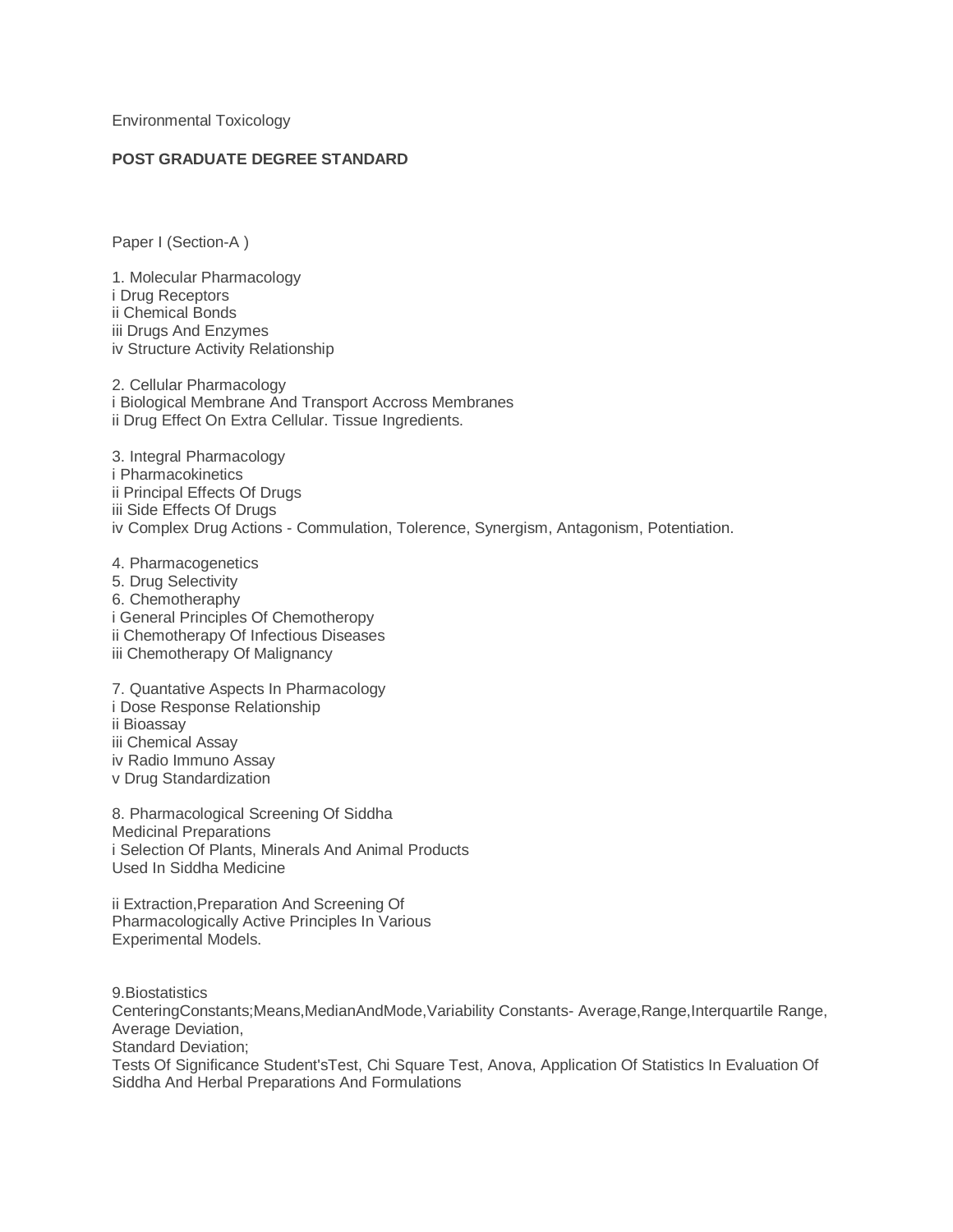Paper I (Section - B)

General Principles Of Toxicology

1 Introduction To Toxicology- Toxicology - Definition And Branches - Classification Of Toxic Agents.

2 Toxins - Acute And Chronic Exposure - Route, Site, Duration And Frequency Of Exposure.

3 Spectrum Of Toxic Effects - Allergic And Idiosyncratic Reactions; Toxicity; Immediate And Delayed; Reversible And Irreversible; Local Systemic And Selective.

4 Toxicokinetics - Abserption, Distribution, Metabolism And Excretion And Influencing Factors.

5 Dose - Response Relationship - Ld 50, Ed 50

6 Mechanism Of Action.

7 Chemical - Chemical Interaction, Chemical - Diet Interation - Potentiation, Synergism And Antagonism.

8 Factors Influencing Toxicity - Factors Related To The Agent, Exposure Situation And Internal Environment Of The Subject, External Enviornmental Factors.

9 ToxicityTestsInAnimals-Acute,Subacute And ChronicTests Mutagenicity,Teratogenicity And 0.Carcinogenicity

Tests, Interpretation Of Laboratory Data.

10 Treatment And Management Of Poisoning - Antidotal Principles And Their Application.

Paper I (Section-C)

**Instrumentation** 

1 Thin Layer Chromatography & Paper Electrophoresis 2 U.V. - Vis Spectro Photometry - Differential Spectrophotometry 3 Infra-Red Spectrophotometry - Interpretation Of Spectra. 4 NMR Spectorphotometry And Its Applications. 5 Mass Spectrometry As Applied To Drugs Analysis 6 Gaschromatography & G C - Ms Techniques. 7 Atomic Absorption Spectrophotometry And Neutron Activation Analysis As Applied To Elemental Analysis. 8 X-Ray Diffraction In Toxicological Analysis 9 High Performance Liquid Chromatography In Toxicology 10 Radio Immuno Assay In Analysis Of Body Fluids For Poisons.

PAPER -II

Paper II (Section-A)

I. Drugs Acting On Various Systems

i Cns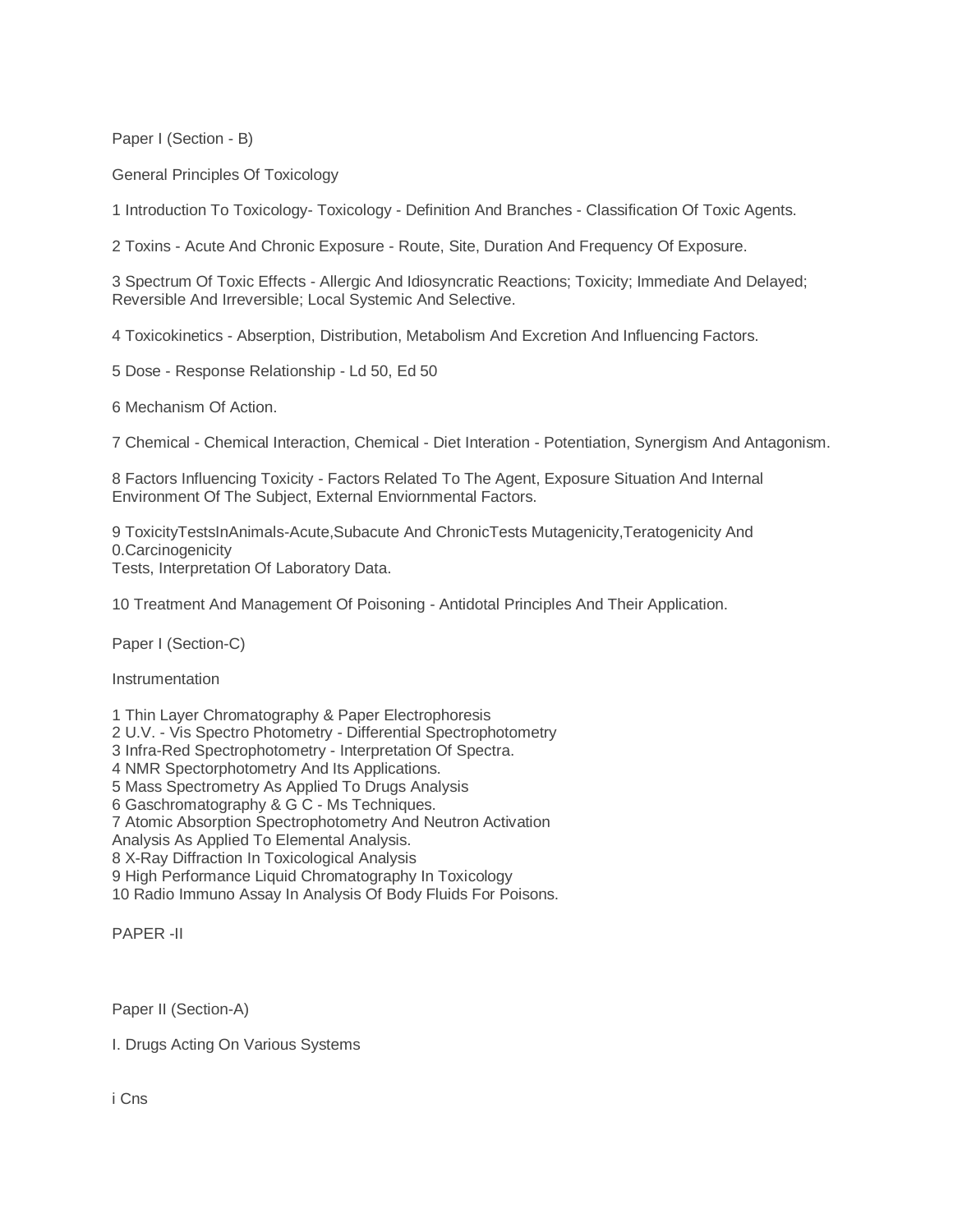ii Ans iii Respiratory iv Cardio Vasular v Gastrointestinal vi Genito Urinary vii Musculo Skeletal

II. Reproductive Pharmacology : -

(i) Drugs Acting On The Male & Female Reproductive System (ii) Antifertility Agents (iii) Hormone Replacement Therapy

III. Hormones And Hormone Antagonists : -

(i) Endocrinological Disorders And Drug Treatment

(ii) Anti Diabetic Drugs

(iii) Anti Thyroid Drugs

(iv) Hormone Replacement Therapy in Endocrinological Disorders

IV. Vitamins, Minerals And Nutritional Supplements:-

(i) Deficiencies And their Drug Treatment.

V. Analgesic, Anti Pyretic And Antinflammartory Drugs -

Drugs Used In Inflammatory Disorders - Anti Artheritic, Gout Drugs.

VI. Chemotherapy

General Principles - Chemotherapy Of Infectious Diseases, Chemotherapy Of Malignancy.

Paper II (Section-B )

- 1. Preliminaries Central & Peripherac Nervous Systems Neuro Transmitters
- 2. Drug Addiction & Habituation
- 3. Drug Dependence
- 4. Social & Personality Factors Conductive To Drug Dependence
- 5. Dependence Potential And Dependence Liability
- 6. Narcotic Analgesies
- 7. Cannabis And Cannabenoids
- 8. Psychotogenic Drugs.
- 9. Amphetamines.
- 10. Cocaine And Erythroxylon Coca
- 11. Mono Amine Oxidase Inhibitors Triexelic Antidepressants
- 12. Xanthine Beverages And Xanthine Alkaloids
- 13. Abuse Of & Toxicity Associated With Hypnotics And Seditives.
- (i) Barbiturates
- (ii) Benzodiazepines
- (iii) Miscellaneous

14. (i) Acute & Chronic Toxicity Associated With Abeottol Abuse

(ii) Toxicity & Treatment Associated With Methanol Poisioning